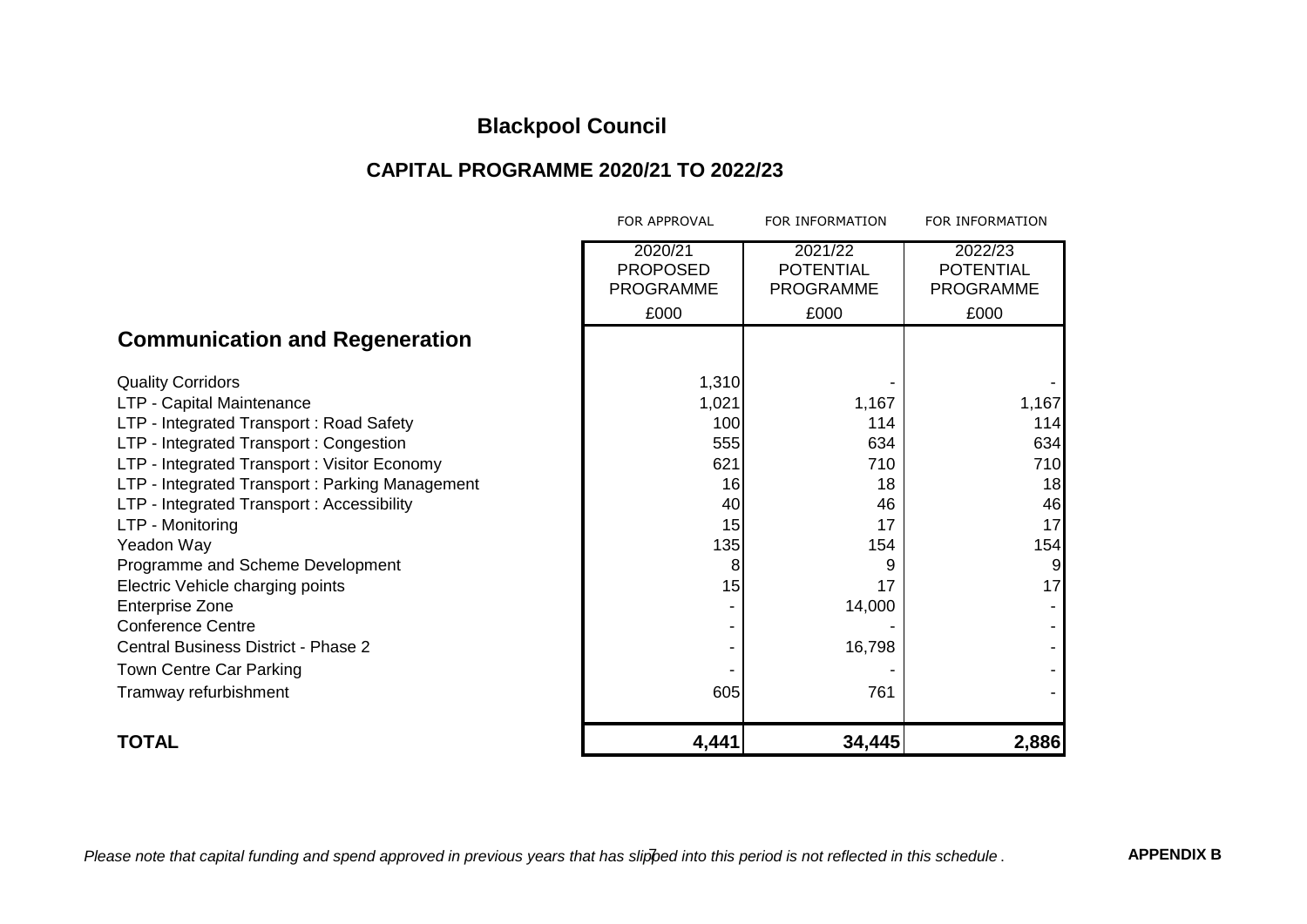### **CAPITAL PROGRAMME 2020/21 TO 2022/23**

|                                                                          | FOR APPROVAL                                           | FOR INFORMATION                                         | FOR INFORMATION                                         |
|--------------------------------------------------------------------------|--------------------------------------------------------|---------------------------------------------------------|---------------------------------------------------------|
|                                                                          | 2020/21<br><b>PROPOSED</b><br><b>PROGRAMME</b><br>£000 | 2021/22<br><b>POTENTIAL</b><br><b>PROGRAMME</b><br>£000 | 2022/23<br><b>POTENTIAL</b><br><b>PROGRAMME</b><br>£000 |
| <b>Housing Revenue Account</b>                                           |                                                        |                                                         |                                                         |
| <b>Maintain Decent Homes Standard</b>                                    | 3,306                                                  | 2,463                                                   | 1,772                                                   |
| Troutbeck                                                                | 4,860                                                  | 4,860                                                   |                                                         |
| Hoyle                                                                    |                                                        |                                                         |                                                         |
| Dunsop Court                                                             | 510                                                    |                                                         |                                                         |
| <b>Grange Park</b>                                                       |                                                        | 3,340                                                   | 4,460                                                   |
| <b>New Build Developments</b>                                            |                                                        | 2,790                                                   | 11,060                                                  |
| 250 Acquisitions and Refurbishments as per Council Homes Investment Plan | 2,430                                                  | 3,240                                                   | 3,240                                                   |
| <b>Other Schemes</b>                                                     | 1,639                                                  | 1,966                                                   | 1,621                                                   |
| <b>TOTAL</b>                                                             | 12,745                                                 | 18,659                                                  | 22,153                                                  |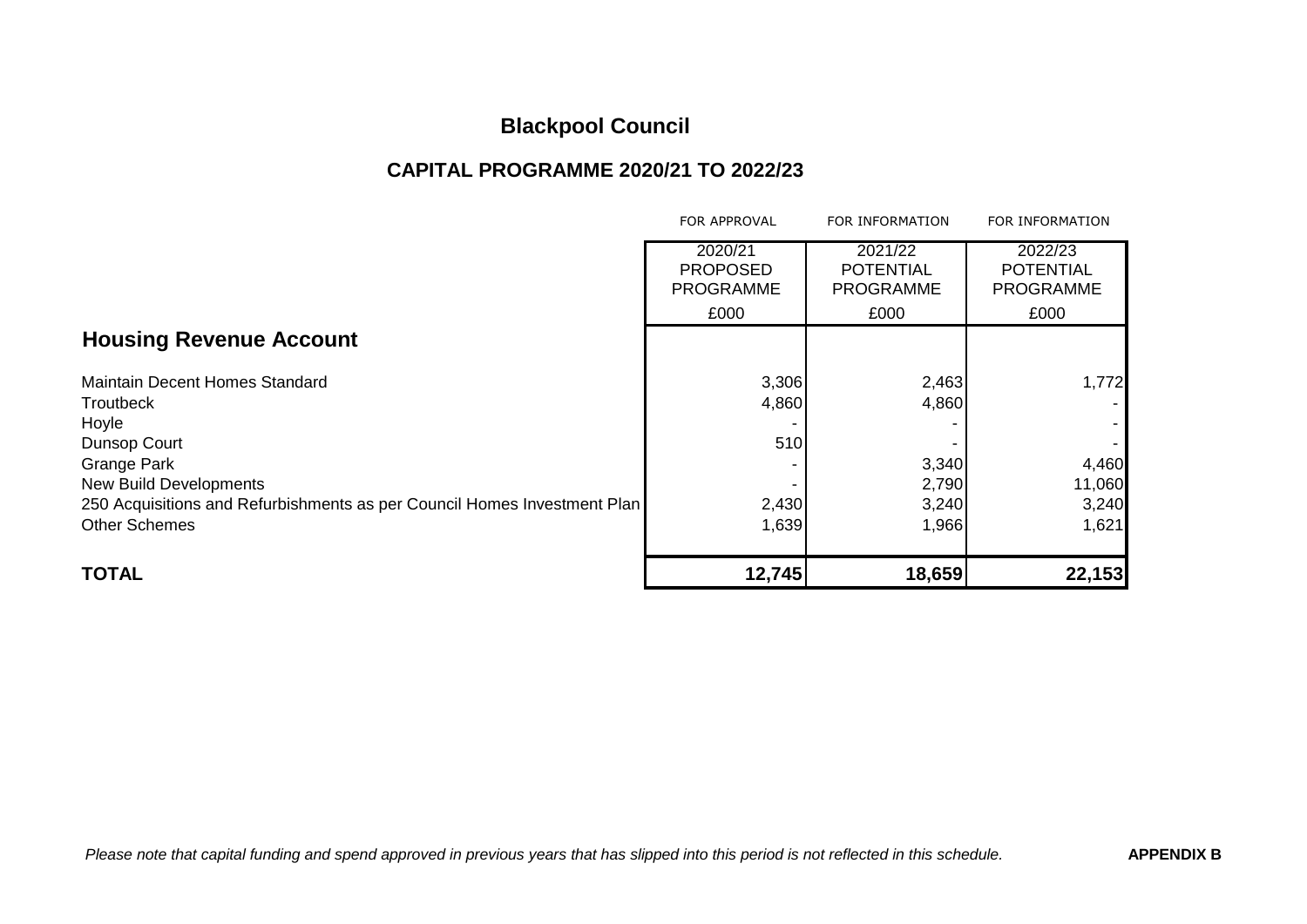### **CAPITAL PROGRAMME 2020/21 TO 2022/23**

|                                  | <b>FOR APPROVAL</b>                            | FOR INFORMATION                                 | FOR INFORMATION                                 |
|----------------------------------|------------------------------------------------|-------------------------------------------------|-------------------------------------------------|
|                                  | 2020/21<br><b>PROPOSED</b><br><b>PROGRAMME</b> | 2021/22<br><b>POTENTIAL</b><br><b>PROGRAMME</b> | 2022/23<br><b>POTENTIAL</b><br><b>PROGRAMME</b> |
|                                  | £000                                           | £000                                            | £000                                            |
| <b>Community and Environment</b> |                                                |                                                 |                                                 |
|                                  |                                                |                                                 |                                                 |
| TOTAL                            |                                                |                                                 |                                                 |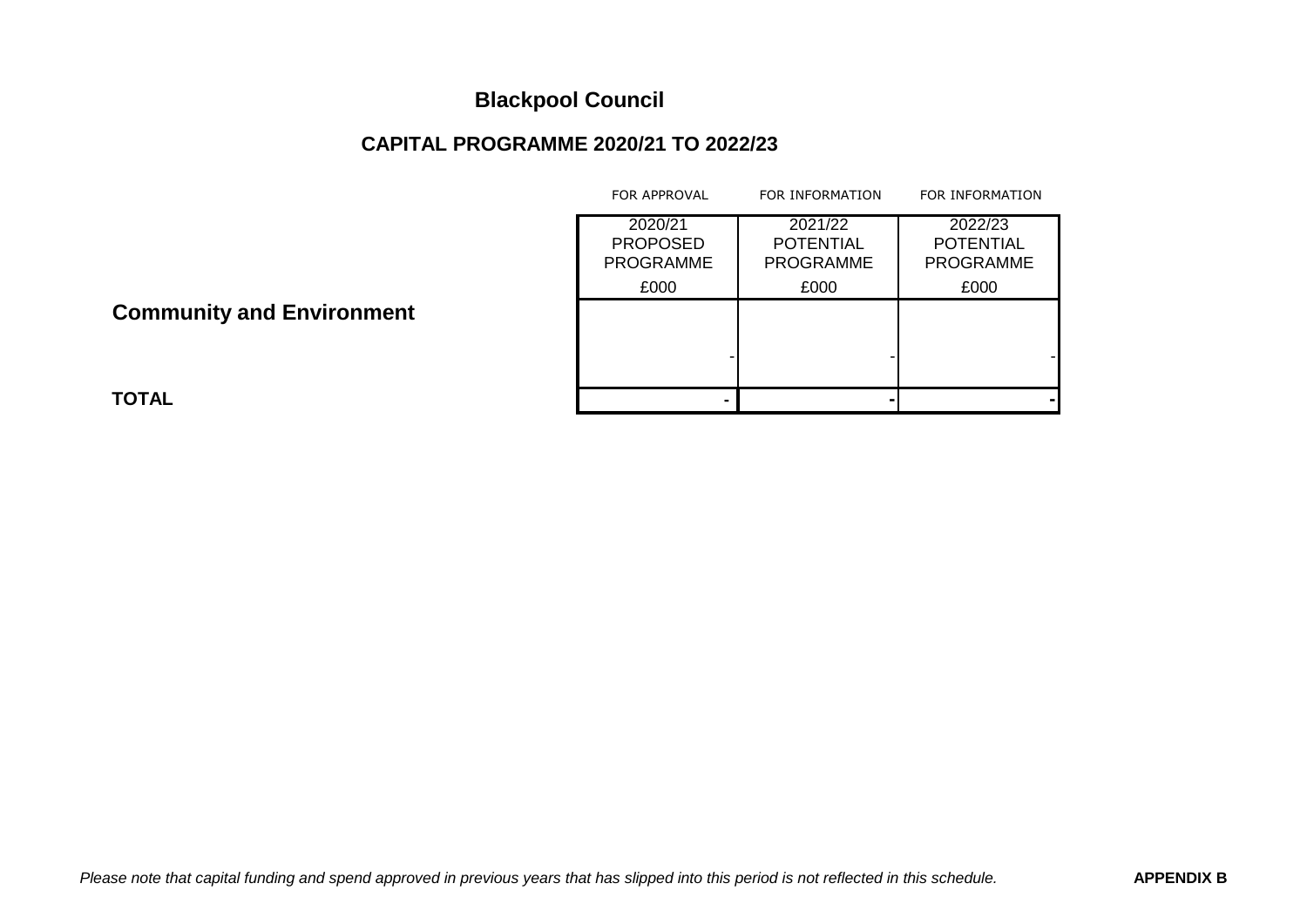### **CAPITAL PROGRAMME 2020/21 TO 2022/23**

|                                  | <b>FOR APPROVAL</b>                            | FOR INFORMATION                                 | FOR INFORMATION                                 |
|----------------------------------|------------------------------------------------|-------------------------------------------------|-------------------------------------------------|
|                                  | 2020/21<br><b>PROPOSED</b><br><b>PROGRAMME</b> | 2021/22<br><b>POTENTIAL</b><br><b>PROGRAMME</b> | 2022/23<br><b>POTENTIAL</b><br><b>PROGRAMME</b> |
|                                  | £000                                           | £000                                            | £000                                            |
| <b>Adult Services</b>            |                                                |                                                 |                                                 |
| <b>Disabled Facilities Grant</b> | 1,750                                          | 1,750                                           | 1,750                                           |
| <b>Adult Social Care</b>         | 491                                            | 554                                             | 554                                             |
| <b>TOTAL</b>                     | 2,241                                          | 2,304                                           | 2,304                                           |

#### *Please note that capital funding and spend approved in previous years that has slipped into this period is not reflected in this schedule.* **APPENDIX B**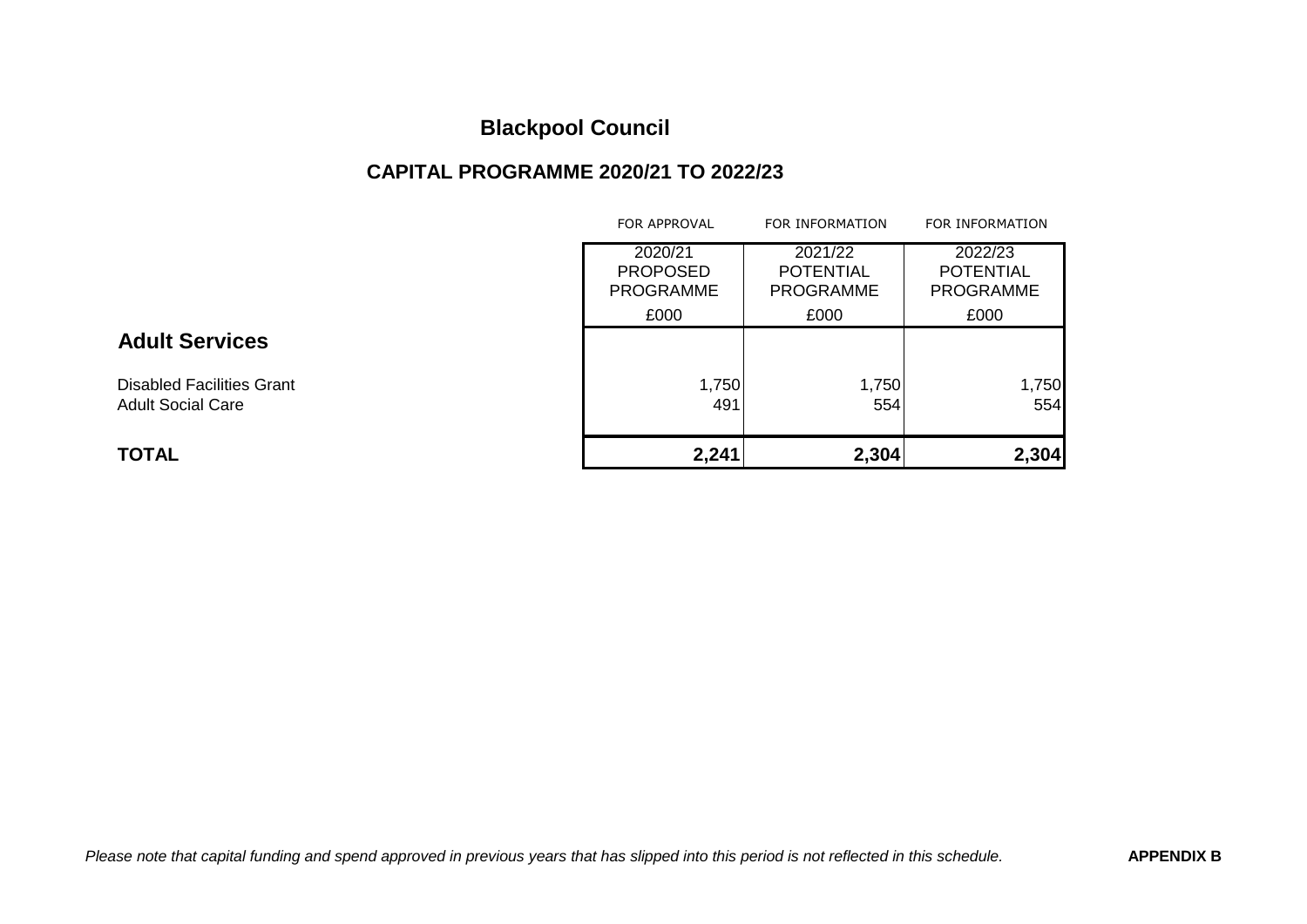### **CAPITAL PROGRAMME 2020/21 TO 2022/23**

|                  | FOR APPROVAL     | FOR INFORMATION  | FOR INFORMATION  |
|------------------|------------------|------------------|------------------|
|                  | 2020/21          | 2021/22          | 2022/23          |
|                  | <b>PROPOSED</b>  | <b>POTENTIAL</b> | <b>POTENTIAL</b> |
|                  | <b>PROGRAMME</b> | <b>PROGRAMME</b> | <b>PROGRAMME</b> |
|                  | £000             | £000             | £000             |
| <b>Childrens</b> |                  |                  |                  |
|                  |                  |                  |                  |
|                  |                  |                  |                  |
|                  |                  |                  |                  |
| TOTAL            |                  |                  |                  |
|                  |                  |                  |                  |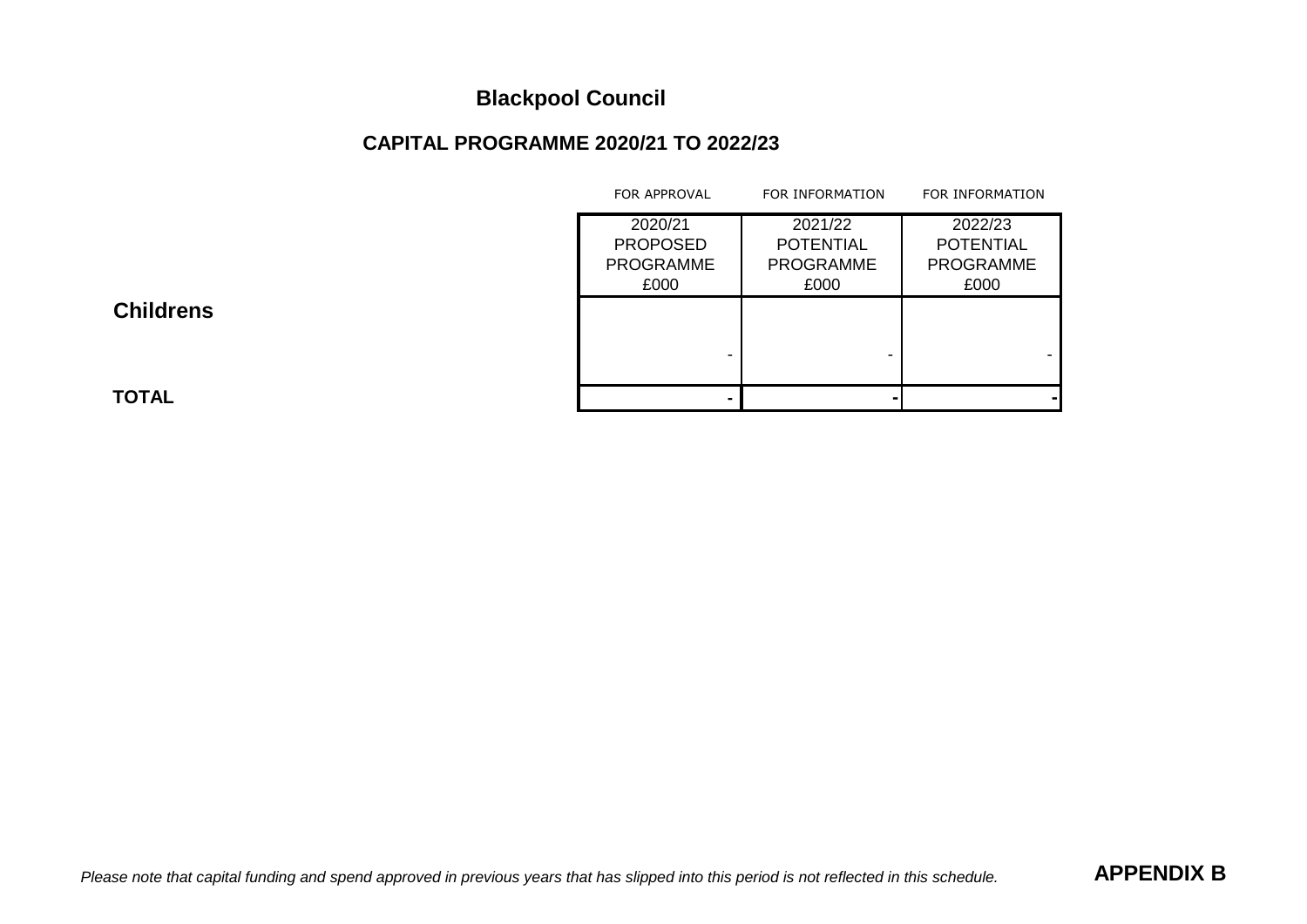### **CAPITAL PROGRAMME 2020/21 TO 2022/23**

|                  | FOR APPROVAL                                   | FOR INFORMATION                                 | FOR INFORMATION                                 |
|------------------|------------------------------------------------|-------------------------------------------------|-------------------------------------------------|
|                  | 2020/21<br><b>PROPOSED</b><br><b>PROGRAMME</b> | 2021/22<br><b>POTENTIAL</b><br><b>PROGRAMME</b> | 2022/23<br><b>POTENTIAL</b><br><b>PROGRAMME</b> |
|                  | £000                                           | £000                                            | £000                                            |
| <b>Resources</b> |                                                |                                                 |                                                 |
|                  |                                                |                                                 |                                                 |
| TOTAL            |                                                |                                                 |                                                 |